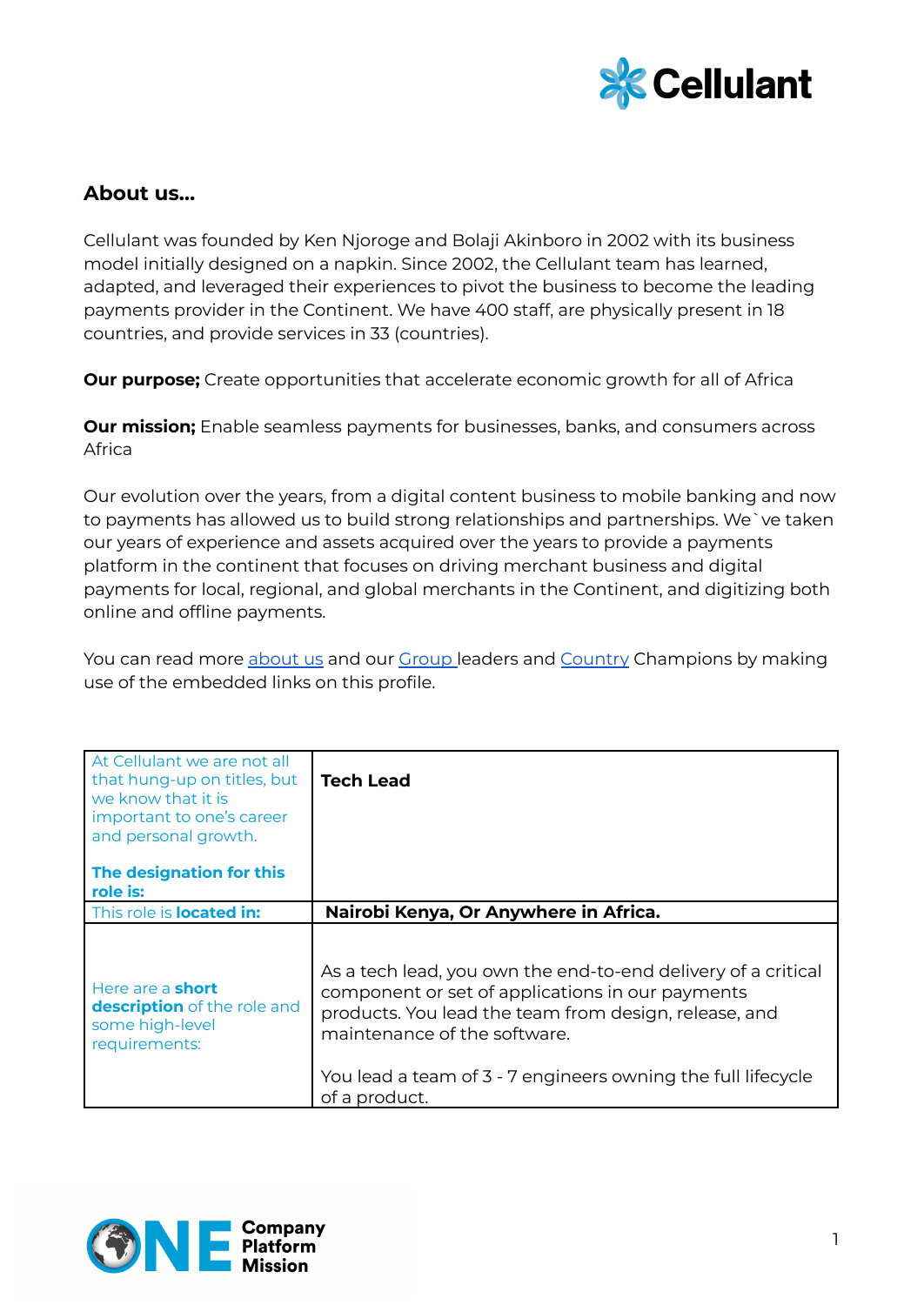

|                                                                                                                                                                                                                                                                      | <b>Reports to:</b>                                                                                                                                                                                                                                                                                                                                                                                                                                                                                                                                                                                                                                                                                                                                                       |
|----------------------------------------------------------------------------------------------------------------------------------------------------------------------------------------------------------------------------------------------------------------------|--------------------------------------------------------------------------------------------------------------------------------------------------------------------------------------------------------------------------------------------------------------------------------------------------------------------------------------------------------------------------------------------------------------------------------------------------------------------------------------------------------------------------------------------------------------------------------------------------------------------------------------------------------------------------------------------------------------------------------------------------------------------------|
|                                                                                                                                                                                                                                                                      | <b>Engineering Manager</b>                                                                                                                                                                                                                                                                                                                                                                                                                                                                                                                                                                                                                                                                                                                                               |
| This particular area at<br>Cellulant is led by:<br>Your key relationship and<br>stakeholders across the<br>business are:                                                                                                                                             | <b>Key relationship and stakeholders:</b><br>Other tech leads.<br>Members of the scrum team - developers (different<br>levels), QA<br>Product Owner<br><b>Project Managers</b><br>Platform engineering<br>Security engineering<br>UX designers<br>Software Architects                                                                                                                                                                                                                                                                                                                                                                                                                                                                                                    |
| <b>Your core responsibilities</b><br>in this role will include<br>the following:<br>We strive to keep things<br>simple yet connected, so<br>expect to be stretched<br>and challenged to work<br>outside of your comfort<br>zone and core tasks from<br>time to time. | Lead the team to develop end-to-end software<br>products to help businesses from different verticals<br>create a suite of payment products.<br>Collaborate with Product Managers, Designers, and<br>other disciplines to explore the next iterations of the<br>product/set of assigned products.<br>Connect with businesses directly to understand and<br>develop solutions for their Jobs-to-be-done.<br>Leverages fluency in technical languages, operating<br>systems, application programming interfaces, and<br>troubleshooting (Java, React, Javascript, design<br>patterns) to guide the team in delivering software<br>Acts as the "technical product owner" in owning Tech<br>Debt and planning and Discovery on technical<br>deliverables.                     |
| In order to be successful<br>in this role, it will be to<br>your advantage to have<br>some of the following<br>knowledge and<br>experience:                                                                                                                          | <b>Must have experience:</b><br>5 years+ experience in building software in a<br>fast-paced industry with experience with Java,<br>Javascript, REST APIs, SQL.<br>lyr+ of technical leadership.<br>Attention to scalability, resiliency, and building<br>high-performance transactional systems.<br>Strong knowledge of data structures and algorithms,<br>proficient in at least one coding language, including<br>but not limited to Python, Go, Javascript, Java, C++.<br>Scrum master certification and experience working<br>with Agile software development approach.<br>A deep understanding of building cloud-native<br>applications and applying DevOps principles and CI<br>and CD in delivering software.<br><b>Experience that will count in your favor:</b> |

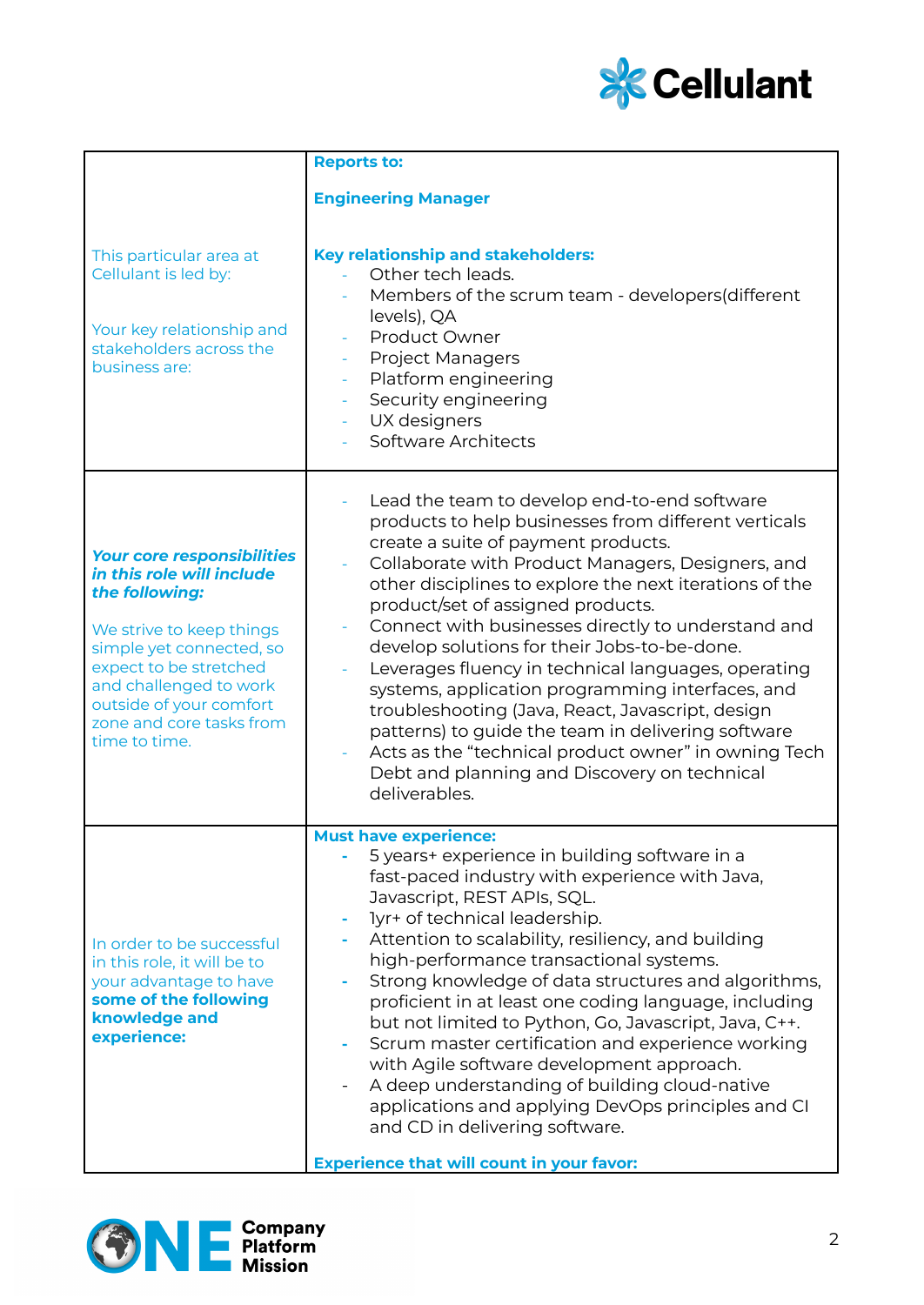

|                                                                                                                                                                                                             | Work experience with Monetization Products and/or<br>with a vertical industry (including Ecommerce, Retail,<br>Auto, Travel, Financial Service, Entertainment, Local<br>Business, and Gaming).<br>Work experience in the payment industry building to<br>end-user experience products.                                                                                                                                                                                                                                                                                                                                                                                           |
|-------------------------------------------------------------------------------------------------------------------------------------------------------------------------------------------------------------|----------------------------------------------------------------------------------------------------------------------------------------------------------------------------------------------------------------------------------------------------------------------------------------------------------------------------------------------------------------------------------------------------------------------------------------------------------------------------------------------------------------------------------------------------------------------------------------------------------------------------------------------------------------------------------|
|                                                                                                                                                                                                             | <b>Nice to have experience:</b><br>Enhancing product experience using machine learning<br>and Al.<br>PCI DSS compliance and application design.                                                                                                                                                                                                                                                                                                                                                                                                                                                                                                                                  |
|                                                                                                                                                                                                             | <b>Qualification:</b><br>Bachelor's degree or above, majoring in Computer Science                                                                                                                                                                                                                                                                                                                                                                                                                                                                                                                                                                                                |
| We are intent on the<br>opportunity we will do so<br>with passion, focus, and<br>intellect, therefore the<br>following qualifications,<br>skills, and personal<br>attributes will be highly<br>advantageous | or related fields.<br><b>Skills:</b><br>Excellent communication skills.<br>Excellent interpersonal skills<br><b>Personal attributes:</b><br>Develops and maintains positive working relationships<br>with others<br>Shares ideas and information<br>Assists colleagues unprompted<br>Takes pride in the achievement of team objectives. Other<br>elements may include e.g.<br>Has credibility with peers and senior managers<br>Self-motivated - driven to achieve results<br>High customer service ethic - is passionate about meeting<br>customer expectations and improving service levels.<br>Keeps pace with change – acquires knowledge/skills as the<br>business develops |

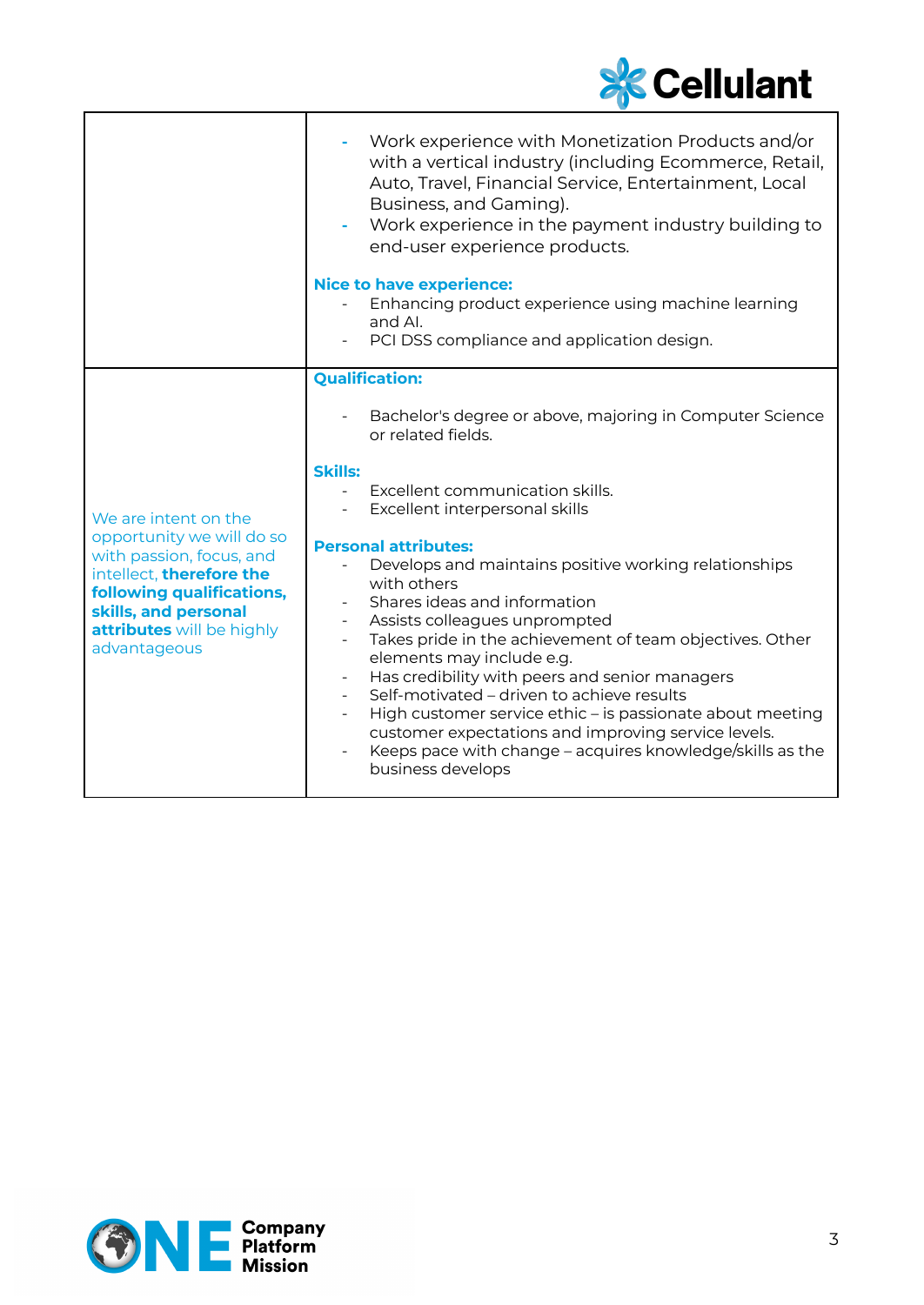

**Aligned with Cellulant's core purpose and vision:** We are a purpose-driven organization that puts our customers first, not just in our mission but in practice. Our culture reflects this. If 'customer delight' resonates with you, if it is something you constantly strive for, then you will find it easy to become part of our organization and team. We love what we do, and our environment is engaging and challenging but also fun. If our aspirations and purpose do not resonate with you, you won't enjoy working here and won't produce exceptional results for yourself or us.

**Values & respect:** Cellulant operates with mutual respect and dignity. Whilst we want super-star contributions and attitude we do not tolerate or promote super-star behavior. Be authentic and genuine. We do what we say, we say what we do, and provide full transparency to our customers and colleagues. We are a down-to-earth and well-grounded bunch and are secure in our abilities, which is evident in our work and our almost two decades history.

Qualifications and the right experience are very important but so is it to fit into our culture that is underpinned by our values.

## *We are not just looking for anyone, we are looking for the right one.*

If you have a mix of the following, you will feel welcome and a sense of belonging here:

**Collaboration:** Teamwork is critical as it brings the best out in us and helps us stretch and grow as peers, nurture and retain our talent and innovate for our customers. Collaboration is one up from teamwork; here we work together towards a common goal: "to create opportunity" for our customers and our colleagues. It means setting aside our egos and opinions and allowing space for the diversity of opinions, ideas, and suggestions of colleagues.

**Leadership in all we do:** We are focused on creating opportunities for all. An audacious goal. It requires courageous leadership of self, peers, and teams. Without direction, we will drift, and our teams will drift. We move ahead by boldly leading, respectfully challenging, setting the example for our industry, our peers, and our teams.

**Technical excellence across our business portfolio:** We run a precise and data-driven business. We base decisions on facts, not feelings or industry practices. If you are in command of your domain and you strive for excellence in "your space" then you will fit in very well with us.

**Problem-solving skills:** The ability to provide simple, practical solutions to complex challenges. You need to be an independent thinker who can see things differently and get to the root cause of issues quickly. Equally, you need to be able to assist team members with their problem-solving abilities and instill a mindset that will enable solutions and constant improvement.

**High energy & motivation:** As a disruptive, agile organization we need to be substantially better than our competition. Here in Cellulant you will have to have a lean mindset and manage our operations and your business domain with that in mind. This mindset requires high energy and resilience. If you regard yourself as a high performer and an A-player, then this culture will suit you well.